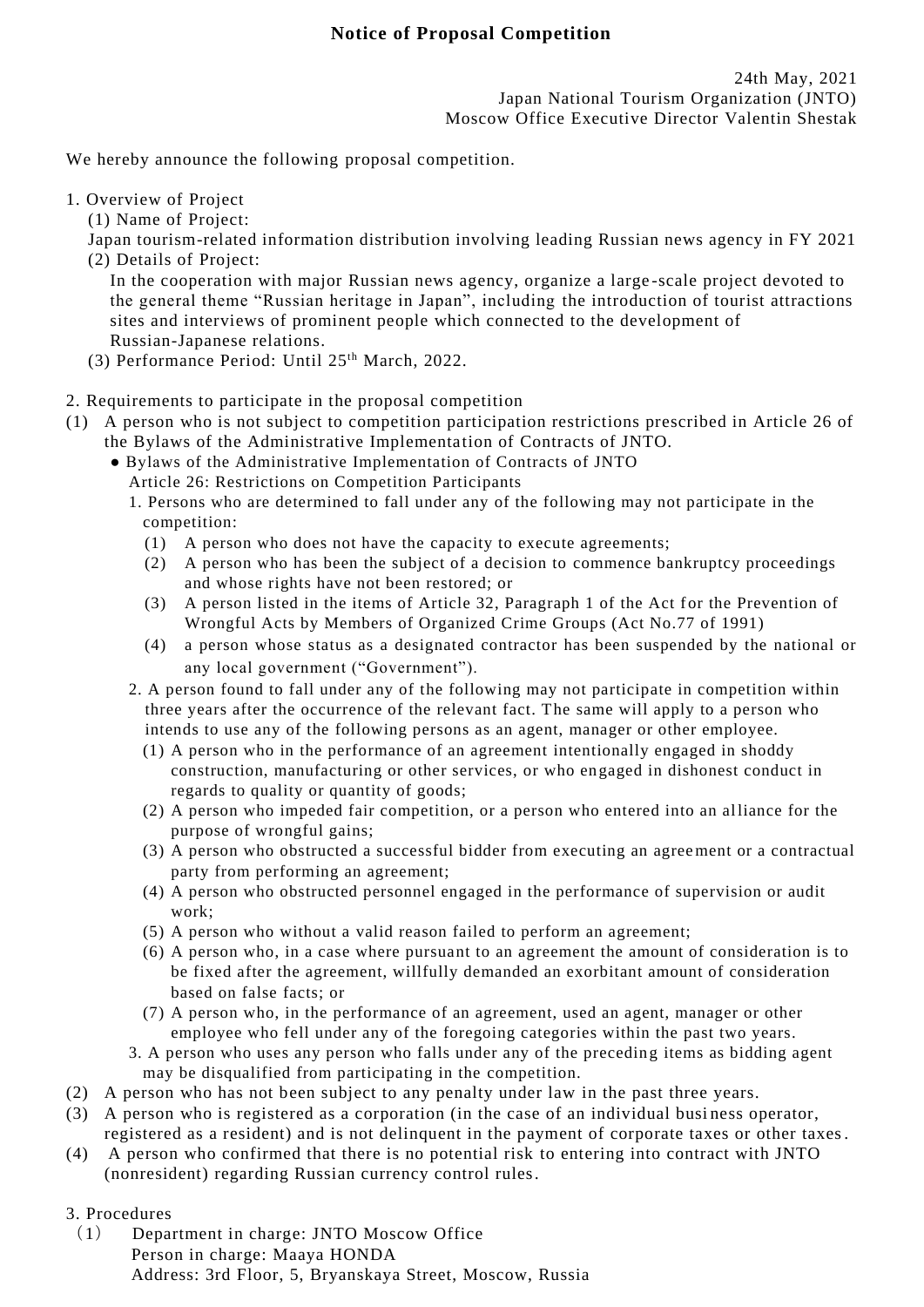TEL:+7-495-995-0120 Email: [mow@jnto.go.jp](mailto:mow@jnto.go.jp)

- (2) Period and method of delivery of the Request for Proposals From 24<sup>th</sup> May until 12:00, 15<sup>th</sup> June, 2021 (Moscow time). The Request for Proposals will be delivered by hand or via e-mail. If delivery of the Request for Proposals is desired, please contact the person mentioned in (1) above in advance.
- (3) Deadline, place and method of submission of proposal Submit to  $(1)$  above by 12:00, 15<sup>th</sup> June, 2021 (Moscow time). Limited to hand delivery or mail (in the case of mail, the proposal must be received by the submission deadline, and record of delivery must be certifiable).

The following documents are to be submitted to JNTO at time of submission of pro posal. (A copy of the Unified Qualification for Participating in Tendering Procedures across all Japan's ministries and government agencies may be substituted for the following documents.)

- ① Certificate of corporate unified state register (EGRUL)
- ② Tax registration certificate
- ③ Authorized copy of the representative director's passport
- ④ Company Profile (Please specify the following items.)
- (1) Company name
- (2) Company address
- (3) Representative's contact information (E-mail, Web etc.)
- (4) Service provision included in the plan
- (5) Contact information of the person in charge (contact address of the project manager)

\* Copies of these documents, made by camera or photocopier, are acceptable un der the condition that they are the same size as the original and high-quality.

- (4) An explanatory meeting will not be held.
- (5) Upon receiving a proposal, JNTO will conduct a preliminary review meeting and may request the proponent to provide additional information on the proposal. If required, further meetings will be held.

## 4. Others

- (1) The language used in the procedures shall be in English, and the currency shall be Russian ruble.
- (2) Inquiries for related information should be directed to the person in 3. (1) above.
- (3) Expenses for preparation and submission of the proposal will be borne by the person proposing the proposal.
- (4) There will be no secondary use of a submitted proposal without the permission of the person who submitted the relevant proposal.
- (5) If a proposal contains any matters that are not true, such proposal will be invalidated, and the applicant who entered such matters may be suspended from participating in public bids.
- $(6)$  If in regards to the content of a selected proposal, there is a request on the basis of the screening standards for JNTO's information announcements, such disclosure will be made using documents prepared in advance to be disclosed.
- (7) A person whose proposal has been selected is a person who was specified as the most suitable person as a result of the proposal competition, but until agreement procedures are completed pursuant to JNTO's accounting and other rules, no contractual relation ship will arise between such person and JNTO.
- (8) To verify whether a person who submitted a proposal satisfies the requirements for participating in the proposal competition of section 2 above, a credit check may be performed. There may be cases where, even after selection, in light of the results of such credit check, an agreement will not be executed.
- (9) Any person receiving an order will be responsible for payment to tax authorities of any value-added taxes and other taxes.
- (10) The result of the proposal competition consisting of the following information shall be published: the name and address of an entity whose proposal is selected, the name of an